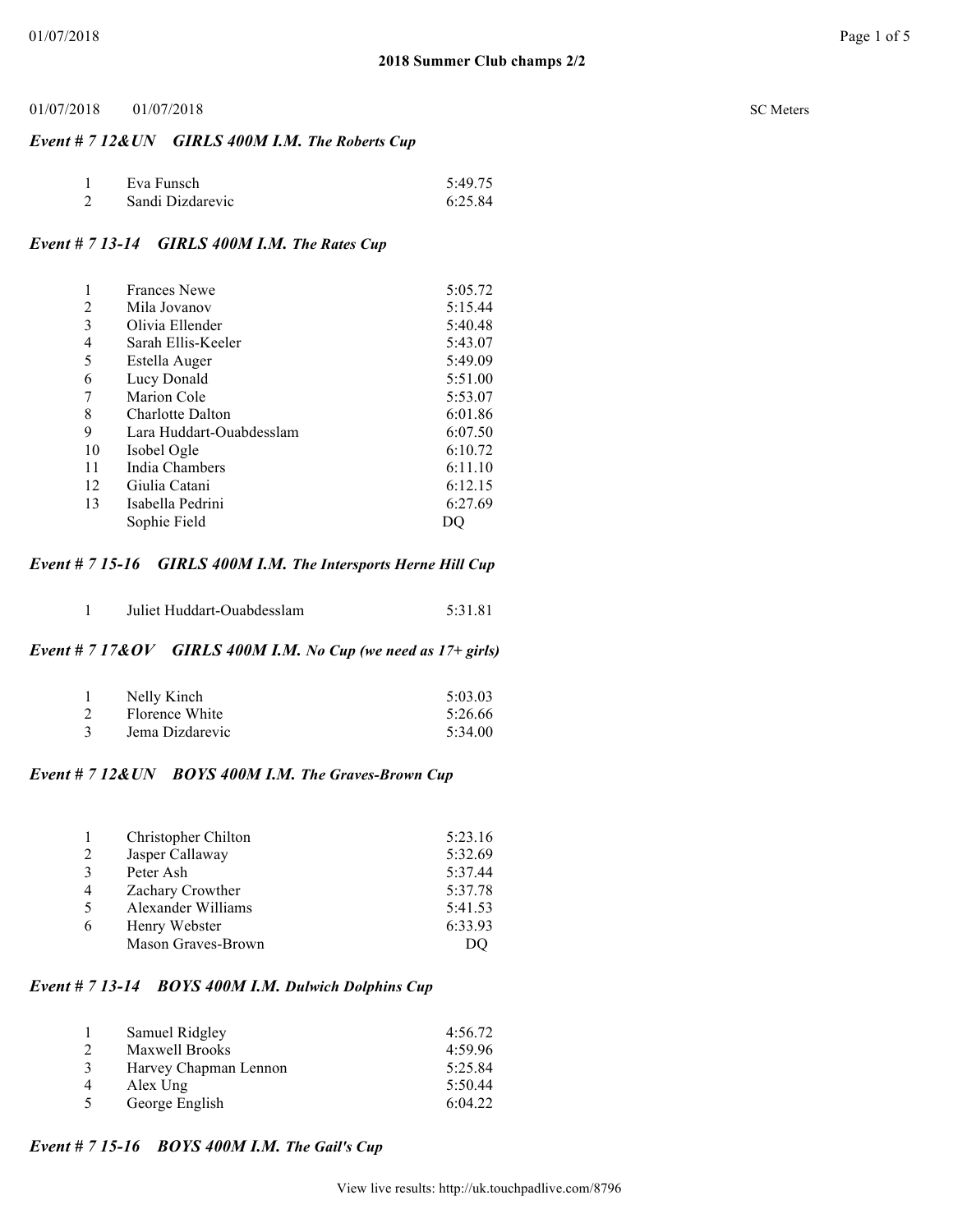| Willem Koster     | 4:40.06 |
|-------------------|---------|
| Theodore Thompson | 4:44.72 |
| Conell Sareen     | 5:13.28 |

# *Event # 8 10&UN GIRLS 50M FLY The Field Cup*

|                | Alice Baker    | 39.00 |
|----------------|----------------|-------|
| $\mathcal{D}$  | Matilda Sareen | 47.32 |
| -3             | Indigo Stone   | 4734  |
| $\overline{4}$ | Lili Jovanov   | 48 94 |
| $\sim$         | Ethel Butler   | 51 12 |

# *Event # 8 11-12 GIRLS 50M FLY The Currans Jones Cup*

| 1 | Charlotte Taylor    | 34.42 |
|---|---------------------|-------|
| 2 | Eva Funsch          | 34.56 |
| 3 | Idil Demoglu        | 37.32 |
| 4 | <b>Trinity Shaw</b> | 37.81 |
| 5 | Isabella Pacciana   | 38.63 |
| 6 | Ella McIvor         | 40.09 |
| 7 | Zoe Henderson       | 40.25 |
| 8 | Sandi Dizdarevic    | 42.91 |
| 9 | Janna Dizdarevic    | 43.79 |
|   | Layla Watson        |       |

## *Event # 8 13-14 GIRLS 50M FLY Dulwich Dolphins Cup*

| 1  | <b>Frances Newe</b>      | 30.82 |
|----|--------------------------|-------|
| 2  | <b>Marion Cole</b>       | 30.97 |
| 3  | Mila Jovanov             | 32.18 |
| 4  | Sophie Field             | 32.31 |
| 5  | Estella Auger            | 33.41 |
| 6  | India Chambers           | 33.53 |
| 7  | Lucy Donald              | 34.15 |
| 8  | Sarah Ellis-Keeler       | 34.50 |
| 9  | Olivia Ellender          | 35.58 |
| 10 | Olivia Boyle             | 35.75 |
| 11 | <b>Charlotte Dalton</b>  | 36.22 |
| 12 | Giulia Catani            | 36.81 |
| 13 | Charu Molyneux-Lyons     | 37.90 |
| 14 | Lara Huddart-Ouabdesslam | 38.38 |
| 15 | Isobel Ogle              | 38.94 |
| 16 | Lily Holmes              | 42.87 |
| 17 | Isabella Pedrini         | 43.65 |
| 18 | Holli Dizdarevic         | 50.60 |

# *Event # 8 15-16 GIRLS 50M FLY Dulwich Dolphins*

| Lydia Gardiner             | 34.06 |
|----------------------------|-------|
| Juliet Huddart-Ouabdesslam | 35.55 |
| Demi Dizdarevic            | 43.19 |

DQ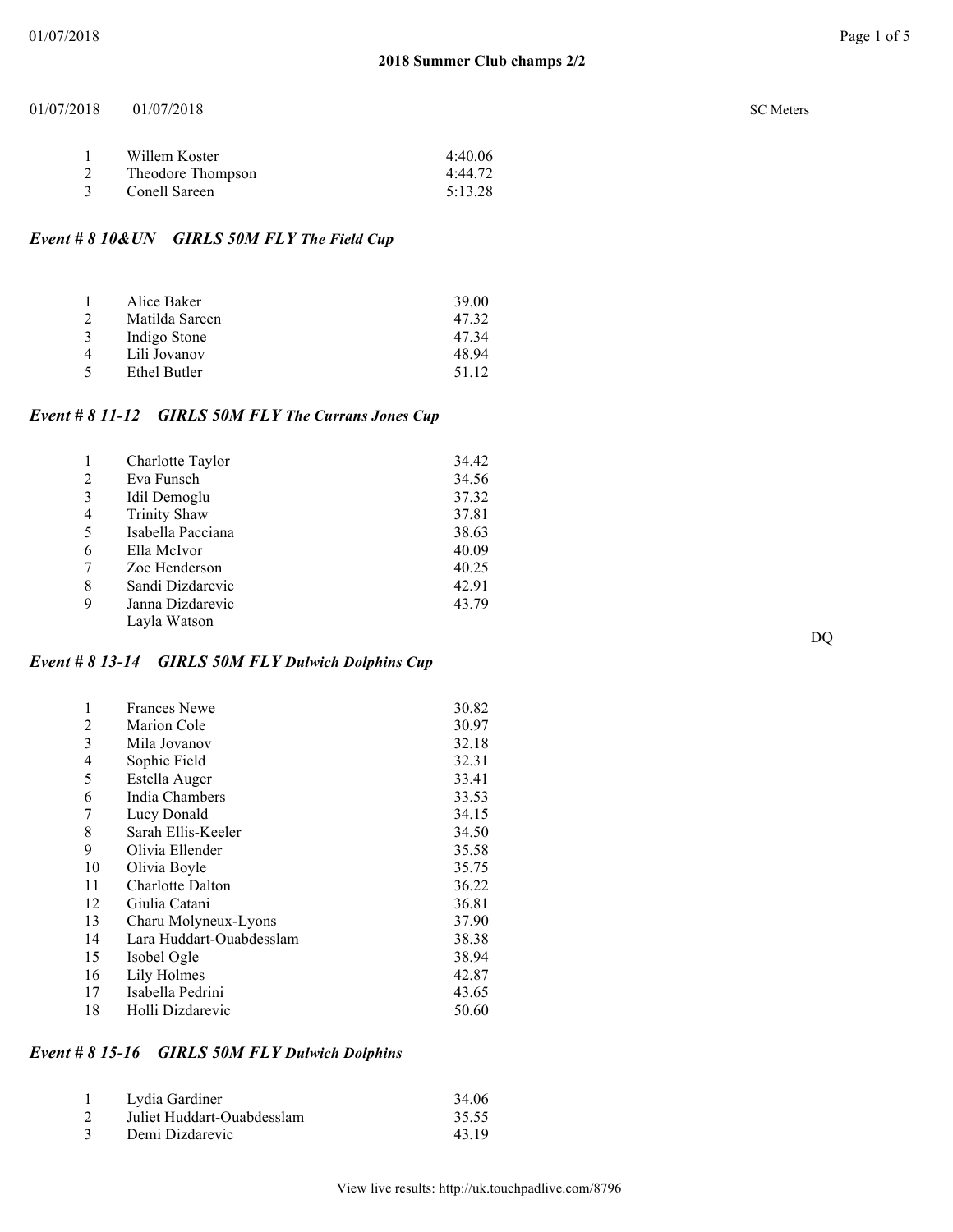### *Event # 8 17&OV GIRLS 50M FLY No Cup (we need as we have 17+ girls)*

|   | Nelly Kinch     | 30.47 |
|---|-----------------|-------|
|   | Florence White  | 33.18 |
| 3 | Jema Dizdarevic | 33.78 |

#### *Event # 8 10&UN BOYS 50M FLY The Callaway Cup*

|                | Rami Abdulhafiz  | 37.04 |
|----------------|------------------|-------|
| $\overline{2}$ | Nicholas Funsch  | 42.78 |
| 3              | George Henderson | 44 19 |
| $\overline{4}$ | Ollie Stephenson | 46.31 |
|                | Adam Lagzouli    | DO    |

#### *Event # 8 11-12 BOYS 50M FLY The Mark Milhench Cup*

| 1  | Alexander Williams   | 31.69 |
|----|----------------------|-------|
| 2  | Reyan Abdulhafiz     | 31.93 |
| 3  | Mason Graves-Brown   | 32.44 |
| 4  | Zachary Crowther     | 33.16 |
| 5  | Jasper Callaway      | 33.35 |
| 6  | Christopher Chilton  | 33.56 |
| 7  | Theodore Djidetchian | 34.72 |
| 8  | Max Ellender         | 36.23 |
| 9  | Peter Ash            | 36.72 |
| 10 | Sebastian Thurlow    | 37.84 |
| 11 | Samuel Kleymann      | 38.60 |
| 12 | Thomas Holohan       | 39.19 |
| 13 | Henry Webster        | 39.59 |
| 14 | Zain Almahdi         | 40.66 |
| 15 | Odin Holdom          | 40.84 |
| 16 | Monty Pedrini        | 43.78 |
| 17 | Charlie Robb         | 44.25 |
|    | Finlay Fowler        | DO    |

## *Event # 8 13-14 BOYS 50M FLY Dulwich Dolphins Cup*

|   | <b>Maxwell Brooks</b> | 29.66 |
|---|-----------------------|-------|
| 2 | Samuel Ridgley        | 30.60 |
| 3 | Harvey Chapman Lennon | 31.76 |
| 4 | George English        | 35.25 |
| 5 | Alex Ung              | 38.12 |

# *Event # 8 15-16 BOYS 50M FLY The Fionn Milhench Cup*

|               | Theodore Thompson | 28.34 |
|---------------|-------------------|-------|
|               | Willem Koster     | 28.50 |
| $\mathcal{R}$ | Conell Sareen     | 31.03 |

#### *Event # 9 10&UN GIRLS 100M FREE The Davies Cup*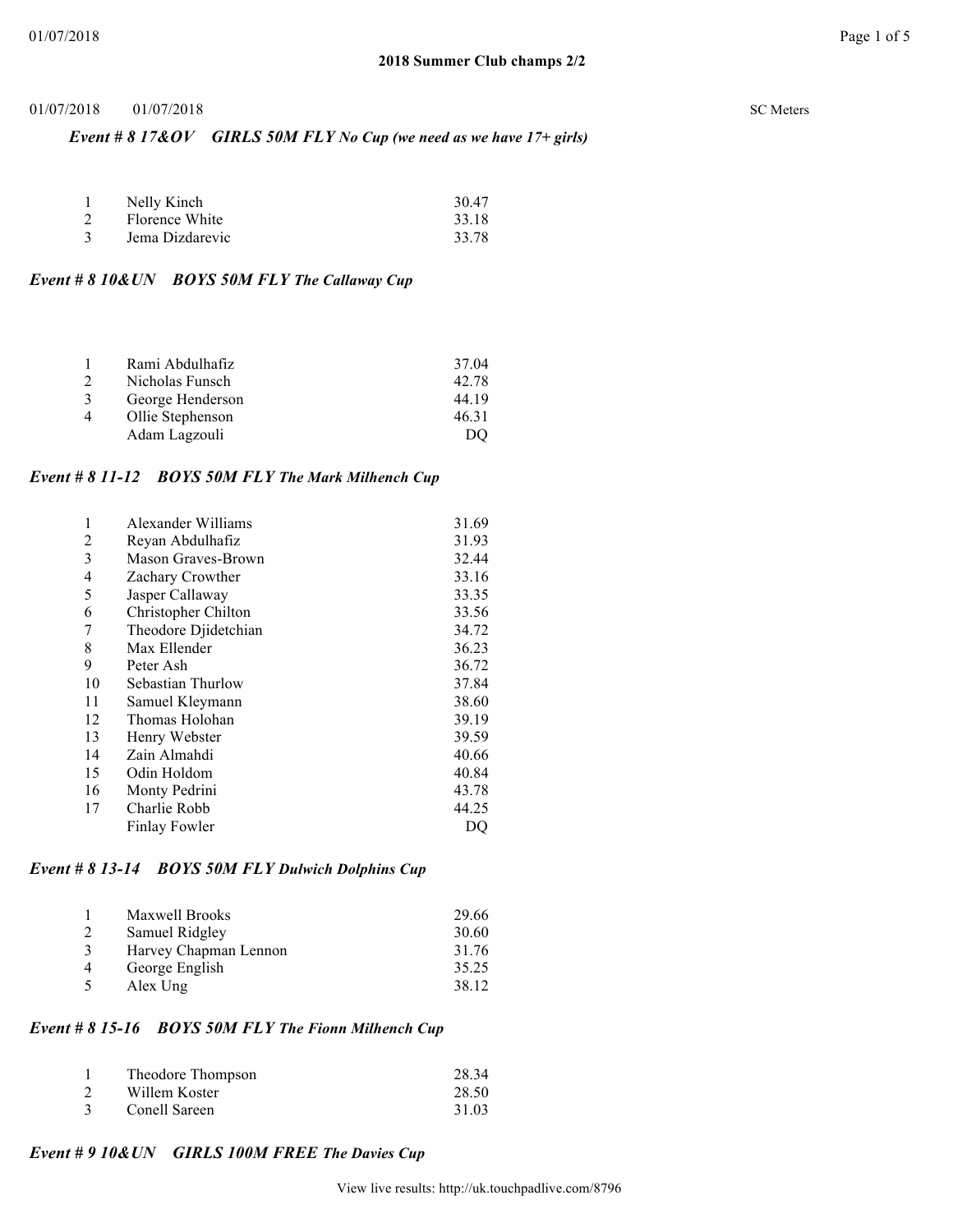#### $01/07/2018$   $01/07/2018$

| <b>SC</b> Meters |
|------------------|
|                  |

| Alice Baker    | 1:23.32 |
|----------------|---------|
| Matilda Sareen | 1:23.84 |
| Indigo Stone   | 1:31.48 |
| Ethel Butler   | 1.3712  |
| Lili Jovanov   | 1:37.55 |
|                |         |

# *Event # 9 11-12 GIRLS 100M FREE Dulwich Dolphins Cup*

|    | Eva Funsch          | 1:07.90 |
|----|---------------------|---------|
| 2  | Charlotte Taylor    | 1:11.53 |
| 3  | Idil Demoglu        | 1:12.75 |
| 4  | <b>Trinity Shaw</b> | 1:14.47 |
|    |                     |         |
| 5  | Isabella Pacciana   | 1:15.50 |
| 6  | Sandi Dizdarevic    | 1:16.34 |
|    | Janna Dizdarevic    | 1:19.75 |
| 8  | Ella McIvor         | 1:20.16 |
| 9  | Zoe Henderson       | 1:21.16 |
| 10 | Lavla Watson        | 1:28.16 |

# *Event # 9 13-14 GIRLS 100M FREE The Helen Milhench Cup*

| 1  | <b>Marion Cole</b>       | 1:01.72 |
|----|--------------------------|---------|
| 2  | Mila Jovanov             | 1:01.82 |
| 3  | <b>Frances Newe</b>      | 1:02.10 |
| 4  | Sophie Field             | 1:03.69 |
| 5  | Lucy Donald              | 1:06.44 |
| 6  | Olivia Ellender          | 1:06.81 |
| 7  | Sarah Ellis-Keeler       | 1:07.06 |
| 8  | Isobel Ogle              | 1:07.25 |
| 9  | Estella Auger            | 1:07.31 |
| 10 | India Chambers           | 1:08.71 |
| 11 | Charlotte Dalton         | 1:10.15 |
| 12 | Lara Huddart-Ouabdesslam | 1:10.28 |
| 13 | Olivia Boyle             | 1:10.34 |
| 14 | Charu Molyneux-Lyons     | 1:13.85 |
| 15 | Giulia Catani            | 1:15.57 |
| 16 | Isabella Pedrini         | 1:17.62 |
| 17 | Lily Holmes              | 1:23.81 |
| 18 | Holli Dizdarevic         | 1:26.91 |

# *Event # 9 15-16 GIRLS 100M FREE The Atlee Cup*

|               | Juliet Huddart-Ouabdesslam | 1:04.63 |
|---------------|----------------------------|---------|
|               | Lydia Gardiner             | 1.0793  |
| $\mathcal{R}$ | Demi Dizdarevic            | 1.1819  |

# *Event # 9 17&OV GIRLS 100M FREE*

| Nelly Kinch     | 1:00.97 |
|-----------------|---------|
| Florence White  | 1:01.73 |
| Jema Dizdarevic | 1:06.32 |